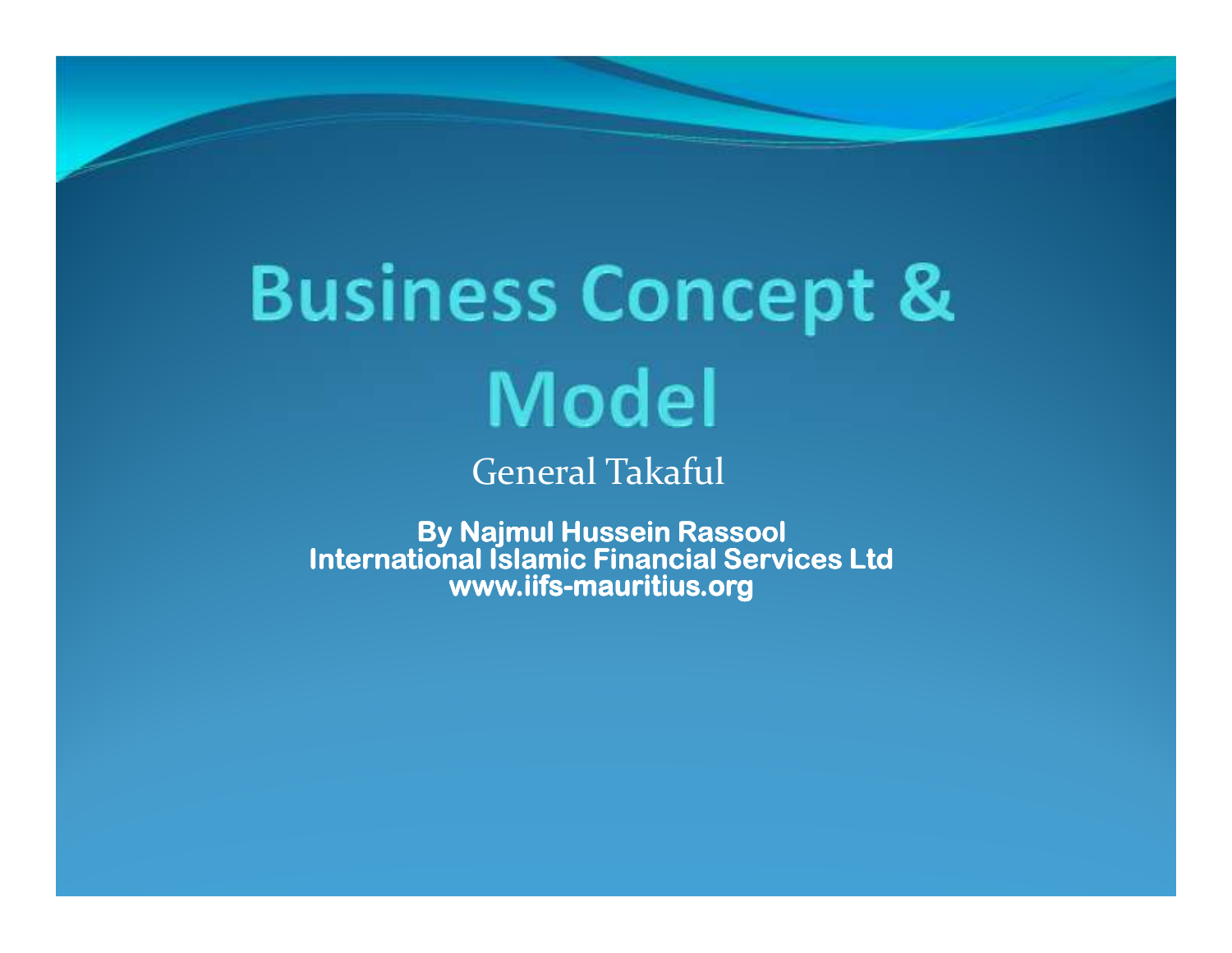### Shari'ah Issues about Conventional Insurance

 $\sim$ 

- The participant contributes <sup>a</sup> small amount of premium in <sup>a</sup> hope to gain <sup>a</sup> large sum - **Khatar.**
- The participant loses the money paid for the premium when the insured event does not occur - **Gharar.**
- The company will be in deficit if the claims are higher than the amount contributed by the participants - **Gharar.**
- The element of **Riba** (Interest) exists in lending or borrowing funds/investments at fixed interest, and other related practices in the investment activities of the conventional insurance companies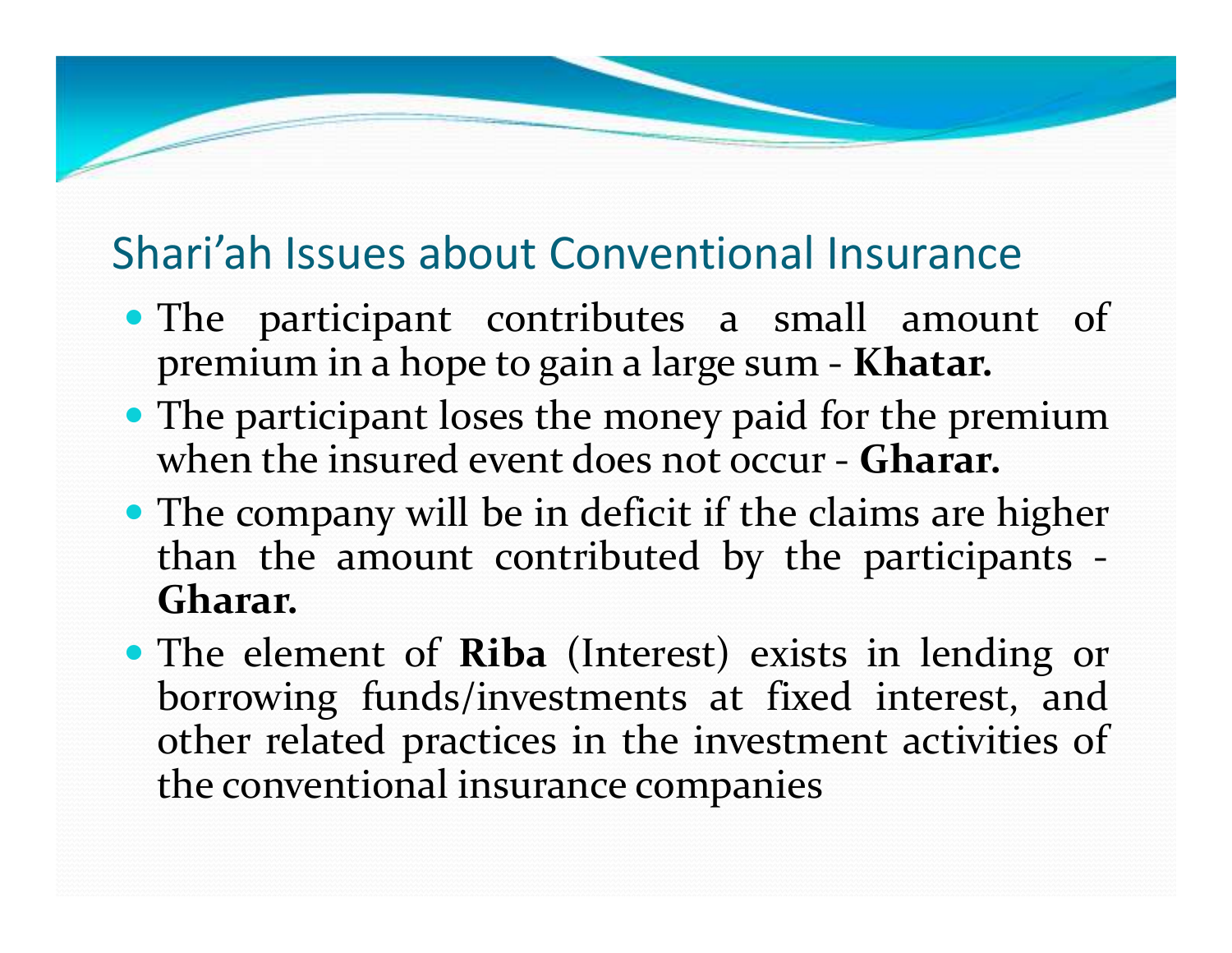### Major Differences between Conventional Insurance & Takaful

- Concept
- Business Model
- Management
- Laws
- Contract
- Investment
- Shari'ah Board
- Accounting
- Distribution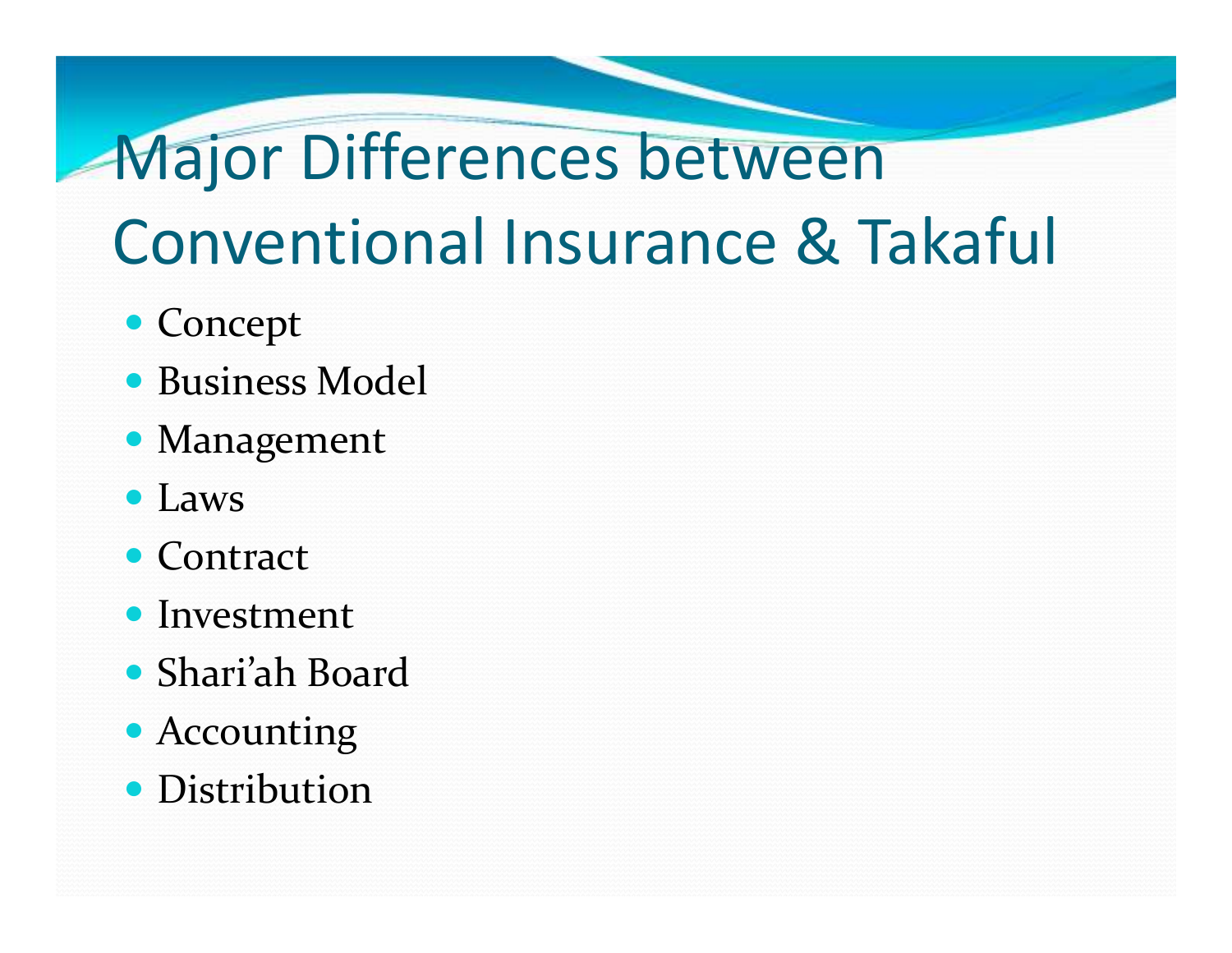### What is Takaful?

- Takaful is <sup>a</sup> form of cooperative insurance and its concep<sup>t</sup> is based on the following principles:
- *Mutual Responsibility*. The participants of the Takaful scheme all agree to be mutually responsible.
- *Mutual Help and Co-operation.* The participants of the Takaful scheme all agree to cooperate and helpeach other.
- *Mutual Protection.* The participants of the Takaful scheme also agree to protect one another in the event of difficulty as <sup>a</sup> result of tragedy.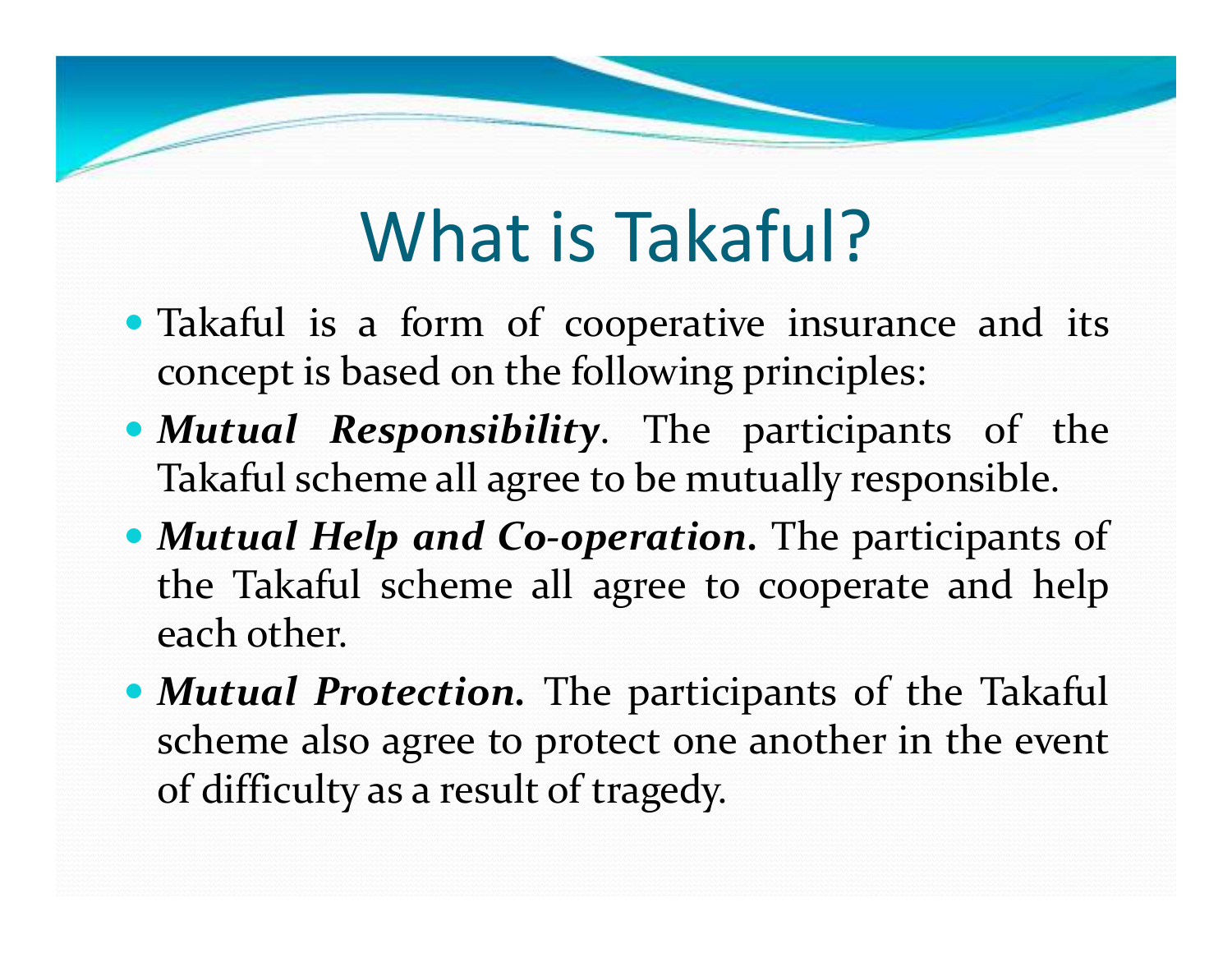### Takaful Business Model

 $\sim$ 

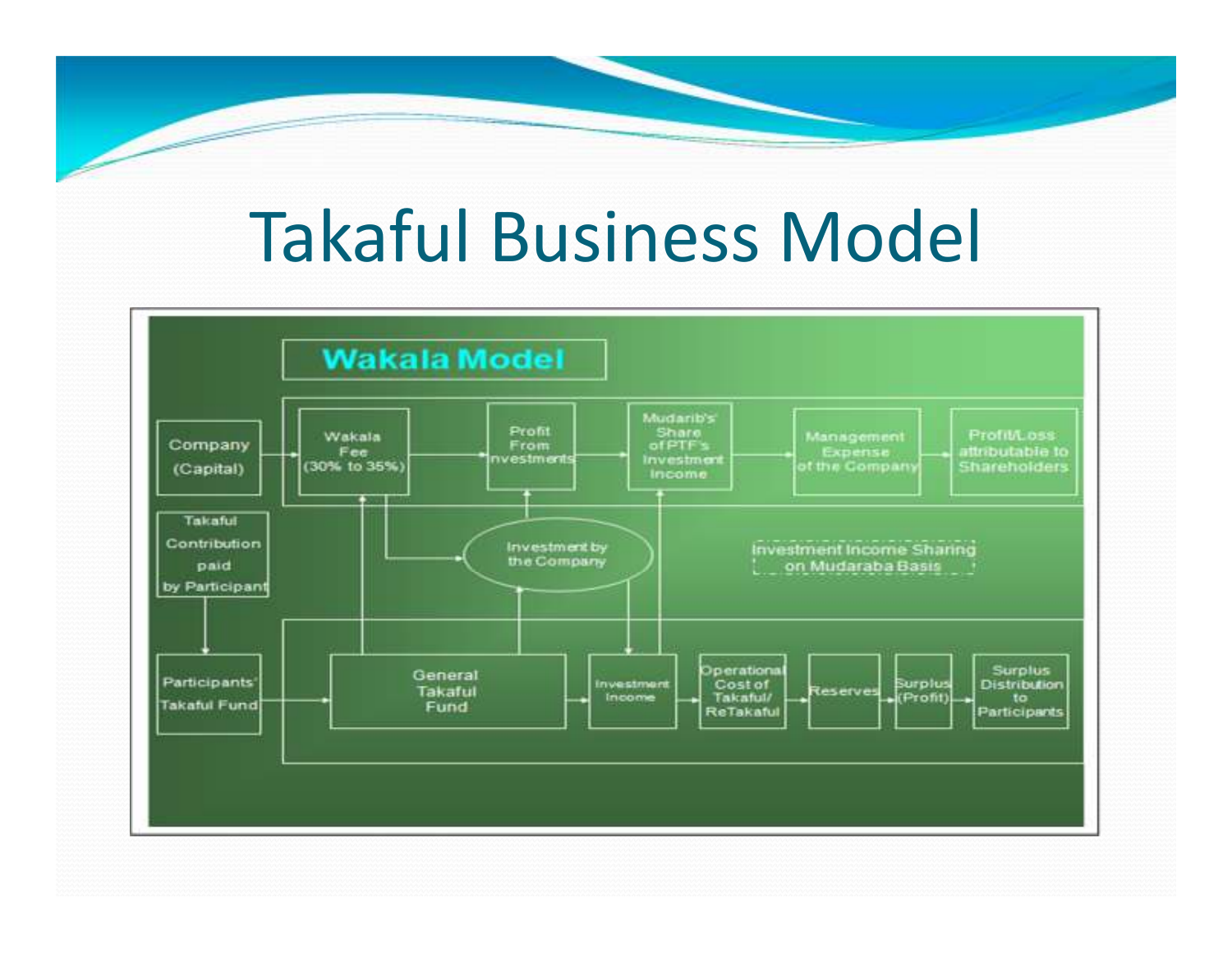#### **Comparing Takaful to Conventional Insurance**

| <b>Issue</b>                  | <b>Conventional Insurance</b> | <b>Takaful</b>                                                                           |
|-------------------------------|-------------------------------|------------------------------------------------------------------------------------------|
| <b>Organization Principle</b> | Profit for shareholders       | Mutual for participants                                                                  |
| <b>Basis</b>                  | <b>Risk Transfer</b>          | Co-operative risk sharing                                                                |
| <b>Value Proposition</b>      | <b>Profits maximization</b>   | Affordability and spiritual<br>satisfaction                                              |
| Laws                          | Secular/Regulations           | Shari'ah plus Regulations                                                                |
| Ownership                     | <b>Shareholders</b>           | Participants                                                                             |
| Management status             | <b>Company Management</b>     | Operator                                                                                 |
| Form of Contract              | <b>Contract of Sale</b>       | Cooperative, Islamic contracts of<br>Wakala or Mudarbah with<br>Tabar'ru (contributions) |
| Investments                   | Interest based                | Sharia compliant, Riba-free                                                              |
| <b>Surplus</b>                | Shareholders' account         | Participants' account/<br>Shareholders' account                                          |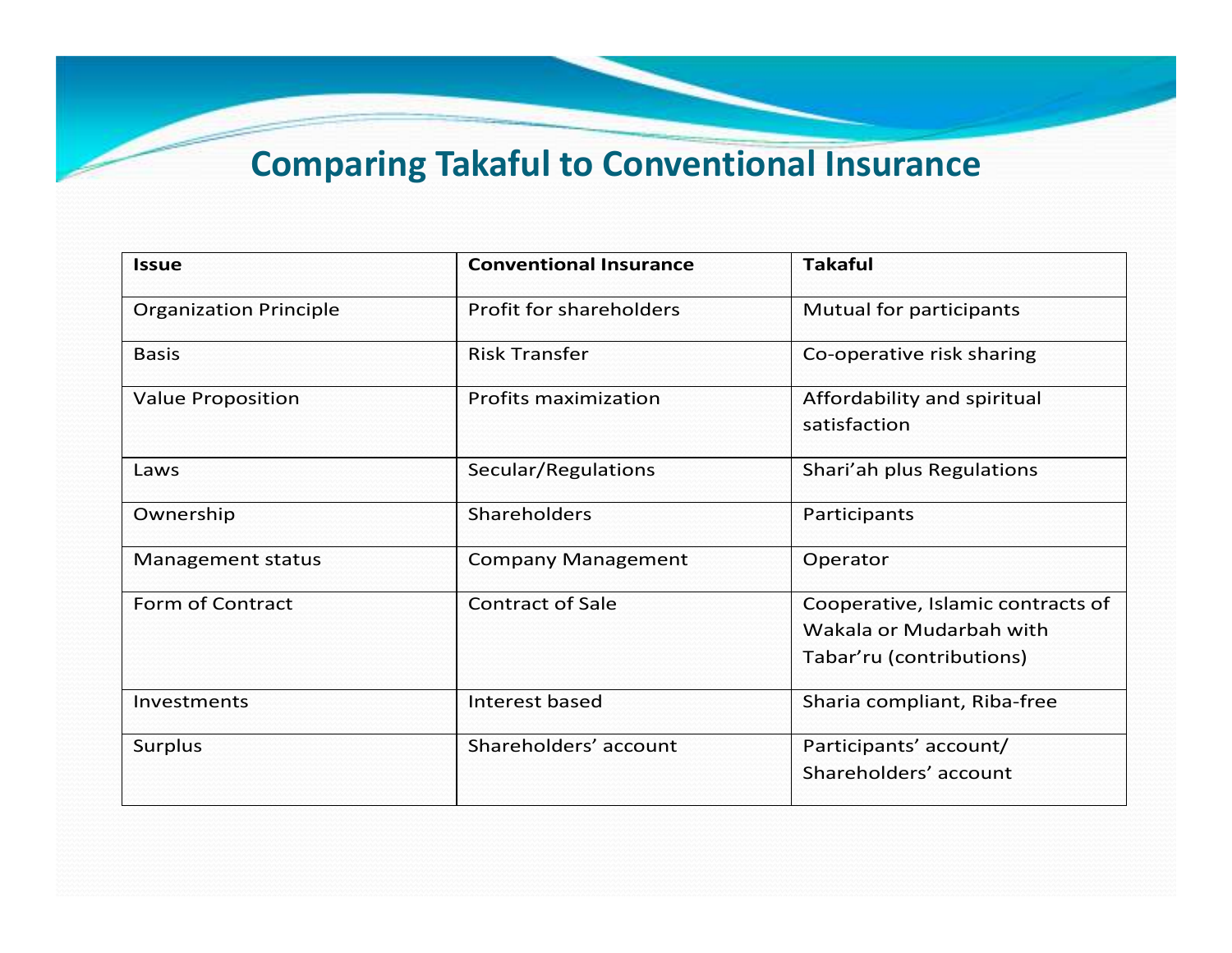### Conventional Insurance

- Gross Premium (GP) Rs 60,000,000 (first year Rs 50,000,000)
- Less Reinsurance Rs 15,000,000 (25% of GP)
- Net Premium Rs 45,000,000
- Less Unearned Premium reserve adjustment Rs 4,000,000 (40% of 60,000,000-50,000,000)
- Net Earned Premium Rs 41,000,000
- Add Commission received Rs 3,000,000 (20% of Reinsurance Premium)
- Add Investment Income Rs 1,000,000
- Less Commission paid to agents Rs 9,000,000 (15% on GP).
- Less Net Claims Rs 12,000,000
- Less Management Expenses Rs 20,000,000 (33.33% of GP)
- Profit attributable to Shareholders Rs 4,000,000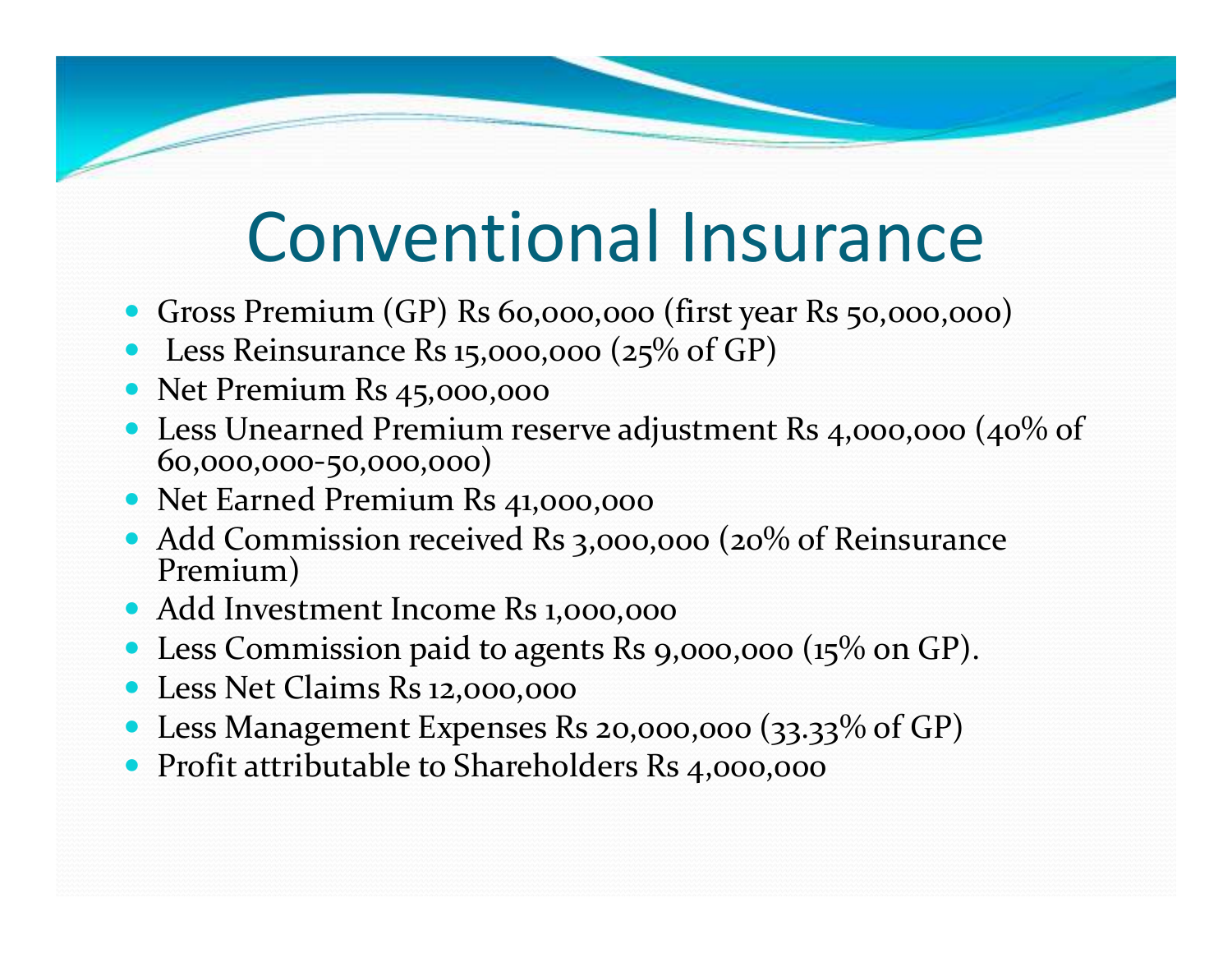### Takaful-Participants Fund

- Gross Contribution(GC) Rs 60,000,000 (first year Rs 50,000,000)
- $\bullet$ Less Retakaful Rs 15,000,000 (25% of GC)
- $\bullet$ Net Contribution Rs 45,000,000
- Less Unearned Contribution reserve adjustment Rs 4,000,000(40% of 60,000,000-50,000,000)
- Net Earned Contribution Rs 41,000,000
- Add Commission received Rs 3,000,000 (20% of Retakaful Premium)
- $\bullet$ Add Investment Income Rs 600,000
- $\bullet$ Less Commission paid to Takaful operator Rs 21,000,000(35% on GC)
- $\bullet$ Less Commission paid to agents Rs 9,000,000(15% on GC)
- $\bullet$ Less Net Claims Rs 12,000,000
- Profit available for distribution to participants Rs 2,600,000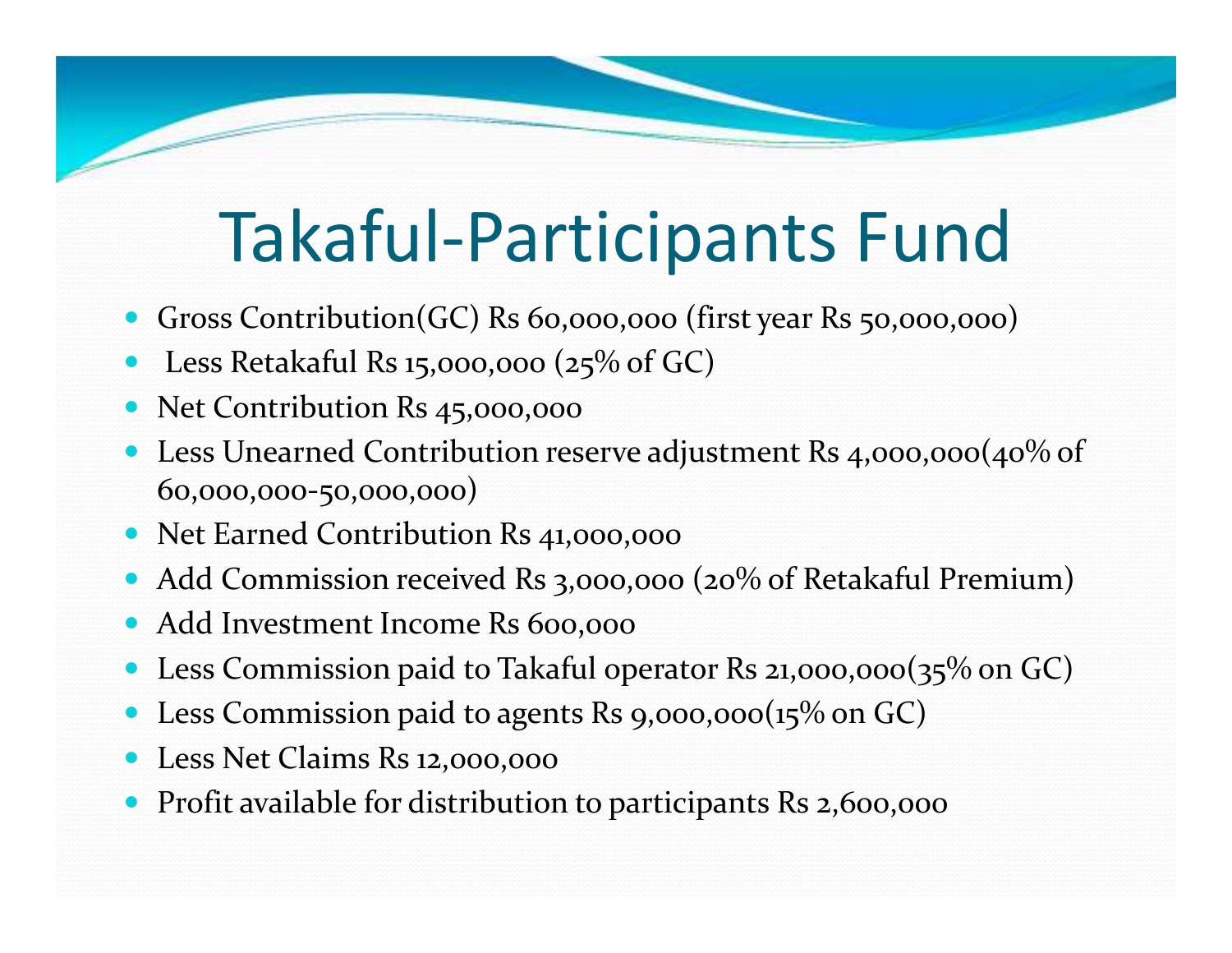## Takaful Operator

- Wakala (agency) fee Rs 21,000,00
- Add share of Investment Income Rs 400,000
- Less Management expenses Rs 20,000,000
- Profit attributable to Shareholders Rs 1,400,000